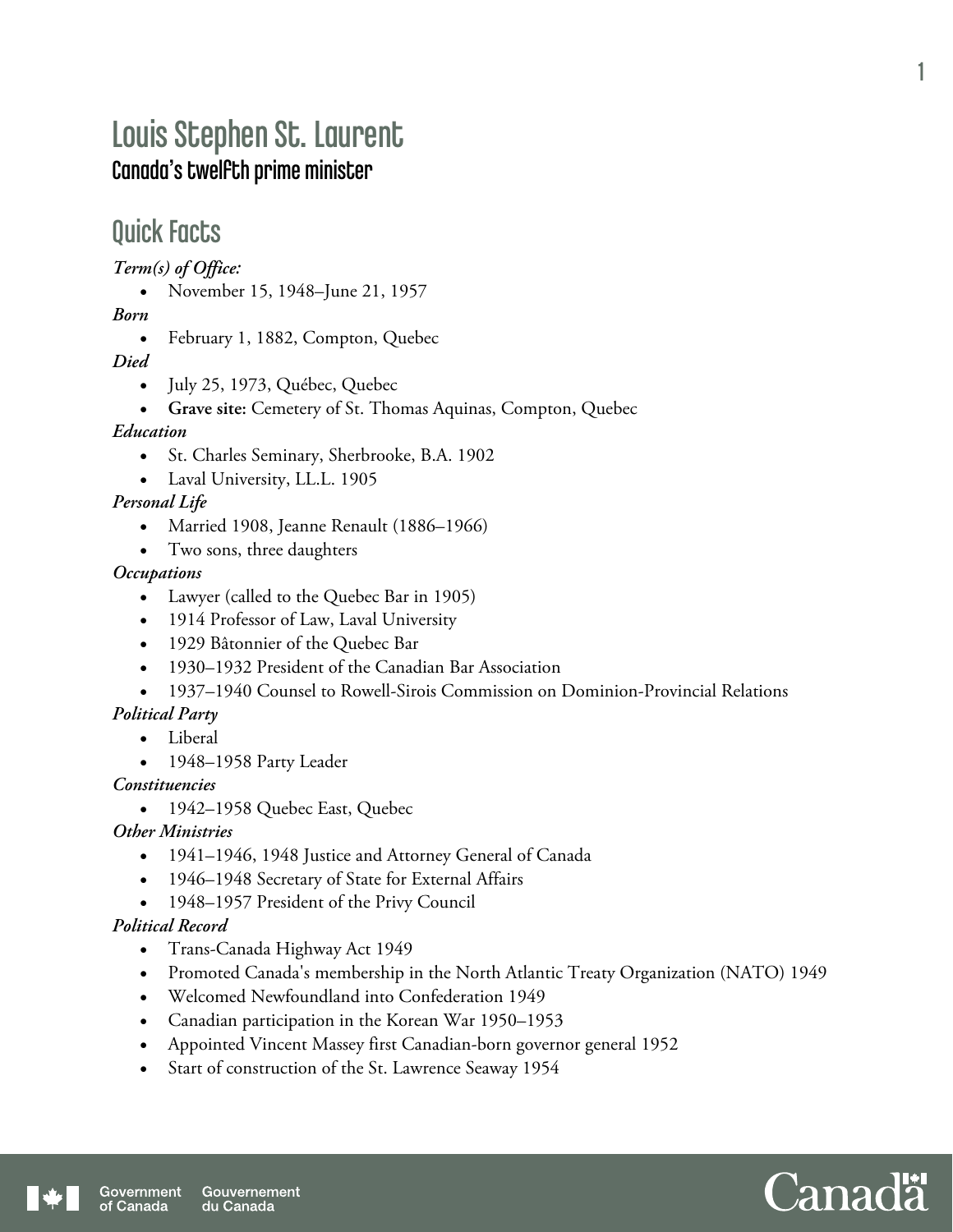- Equalization payments 1956
- Canada Council established 1957
- Leader of the Opposition 1957–1958

## **Biography**

*Our nation was planned as a political partnership of two great races. It was planned by men of vision, of tolerance, as a partnership in which both of the partners would retain their essential characteristics, their religion, their culture.*—Louis St. Laurent, August 6, 1948

Like Sir Wilfrid Laurier, national unity was Louis St. Laurent's primary concern as prime minister. St. Laurent was descended from French and British ancestry, and like his predecessor, fluently bilingual, commanding the admiration and support of Canadians of both cultures.

Louis Stephen St. Laurent was born in Compton, Quebec in 1882. His father, a store owner, was Québécois and his mother was Irish. He grew up speaking French to his father and English to his mother, and was a teenager before he realized that this was not a customary practice in every family!

After completing six years of study at the Collège classique in Sherbrooke, St. Laurent attended Laval University where he earned his degree in law. Upon graduation in 1905, he was offered a Rhodes Scholarship, but turned it down in order to get started in the legal profession. He joined a Quebec law firm and began a legal career that lasted 25 years.

St. Laurent's bilingualism was an asset and he found himself representing Quebec clients in Ottawa, Great Britain and the United States. He excelled in both corporate and constitutional law. St. Laurent had been involved with the Liberal party since childhood. His father had run as a Liberal candidate in provincial elections and it was through him that young Louis met and shook hands with the campaigning Wilfrid Laurier in 1896. But although St. Laurent was supportive of the party and its candidates, many of whom were his friends, he had no interest in being a politician himself.

In 1941, St. Laurent was 59 years old; he had a distinguished and lucrative legal career and was at the age when he could contemplate retirement. Fate, however, had other things in mind for him. Ernest Lapointe, Minister of Justice and Prime Minister Mackenzie King's Quebec lieutenant, had just died and King was anxious to replace him with another advisor of equal calibre. For a variety of reasons, his choices within the caucus or the party were unable to take over the position, but all of them recommended Louis St. Laurent. Despite his initial protests of political inexperience, St. Laurent soon realized the importance of the role being offered him. He accepted on the grounds of patriotic duty and with the stipulation that he would retire as soon as the war was over. He won a by-election in 1942 for Quebec East and became a Cabinet minister.

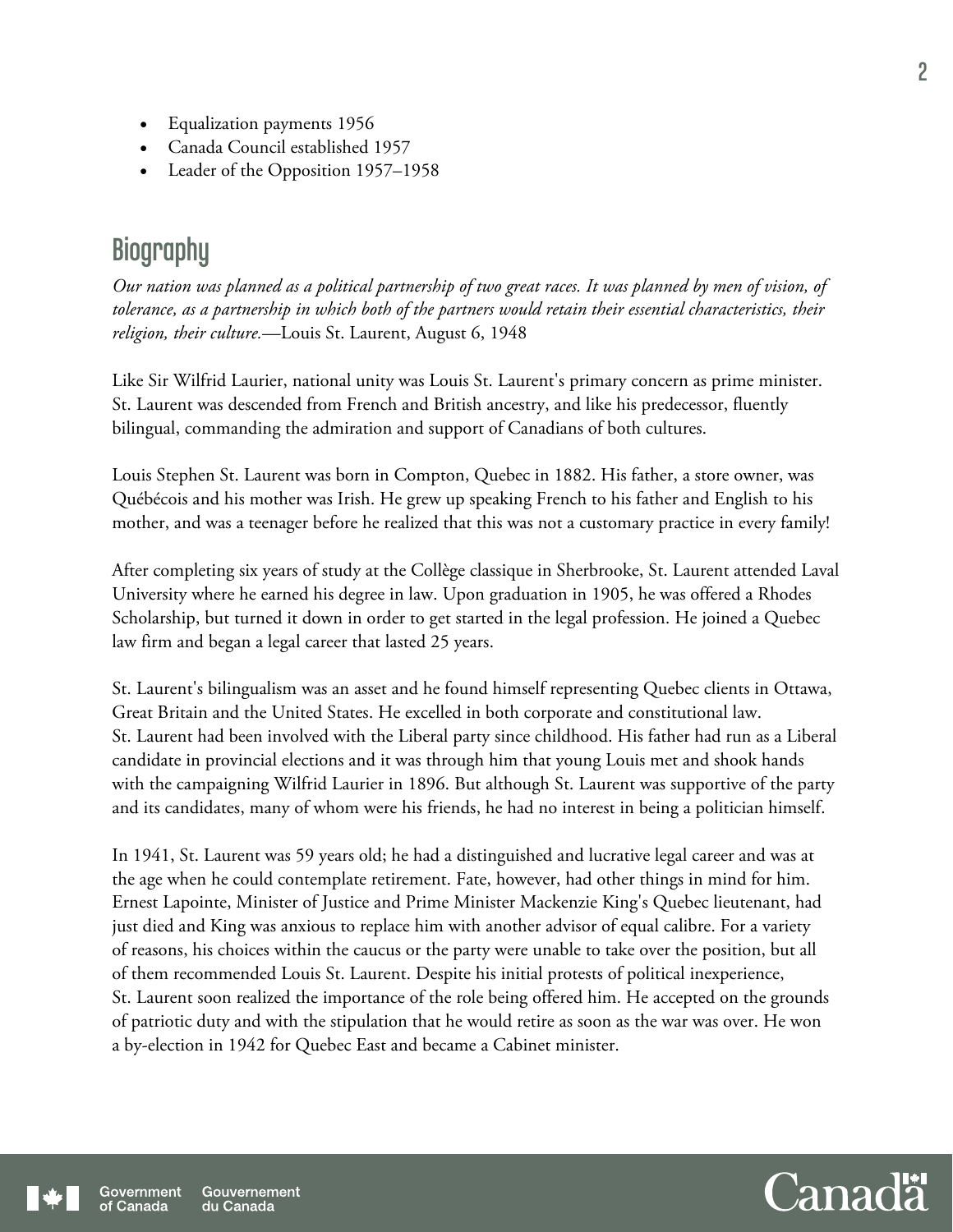St. Laurent's calm demeanour and rational logic, his knowledge of law and his dislike of political gamesmanship won him the respect of King, his Cabinet colleagues, even the Opposition. In the Conscription Crisis of 1944, St. Laurent's staunch support prevented the collapse of the government and the war effort. In the immediate aftermath of victory, he became involved in the establishment of the United Nations. Not only did he see a role for Canada independent of Britain and the Commonwealth, but also he felt that as a middle power, Canada should take an active role as an intermediary in international affairs.

By 1948, St. Laurent's political retirement was long overdue and he contemplated resigning. However, King and the Liberal party felt there was no one better qualified to succeed as prime minister. St. Laurent was persuaded to stand as a candidate at the leadership convention in August 1948, which he won.

In his first election as prime minister, the party was worried about his public image. While his quiet reserve and dignified manner enhanced the House of Commons, would they appeal to the average Canadian? But St. Laurent surprised everyone with his "common touch" and ability to connect with people. His rapport with children proved particularly appealing and he was dubbed "Uncle Louis."

As prime minister, St. Laurent oversaw the joining of Newfoundland in Confederation as Canada's tenth province in 1949. Despite considerable initial opposition, he managed to establish equalization payments to the provinces. The Liberals continued their program of social reform with improvements in pensions and health insurance. Canada played an important role in resolving the Suez Crisis in 1956, and contributed to the UN force in the Korean War. Under St. Laurent's ministry, wartime debts were paid off and Canada enjoyed economic prosperity.

The pipeline debate proved the Liberals' undoing. Their attempt to pass legislation to build a natural gas pipeline from Alberta to central Canada met with fierce disagreement in the House. The introduction of closure further infuriated the Opposition and the Liberals were discredited in the eyes of the public.

After almost 22 years in power, the Liberals lost the 1957 election. St. Laurent was content to finally retire from politics and resigned his leadership in 1958. His retirement was a quiet one, spent with his family, enjoying his many grandchildren. He died in 1973, at the age of 91.

## International Relations

Before becoming prime minister in 1948, St. Laurent had served as Secretary of State for External Affairs. He went with Mackenzie King to the San Francisco conference to sign the United Nations Charter in 1945 and he led the Canadian delegation to the first UN General Assembly, in London, England, in January 1946.

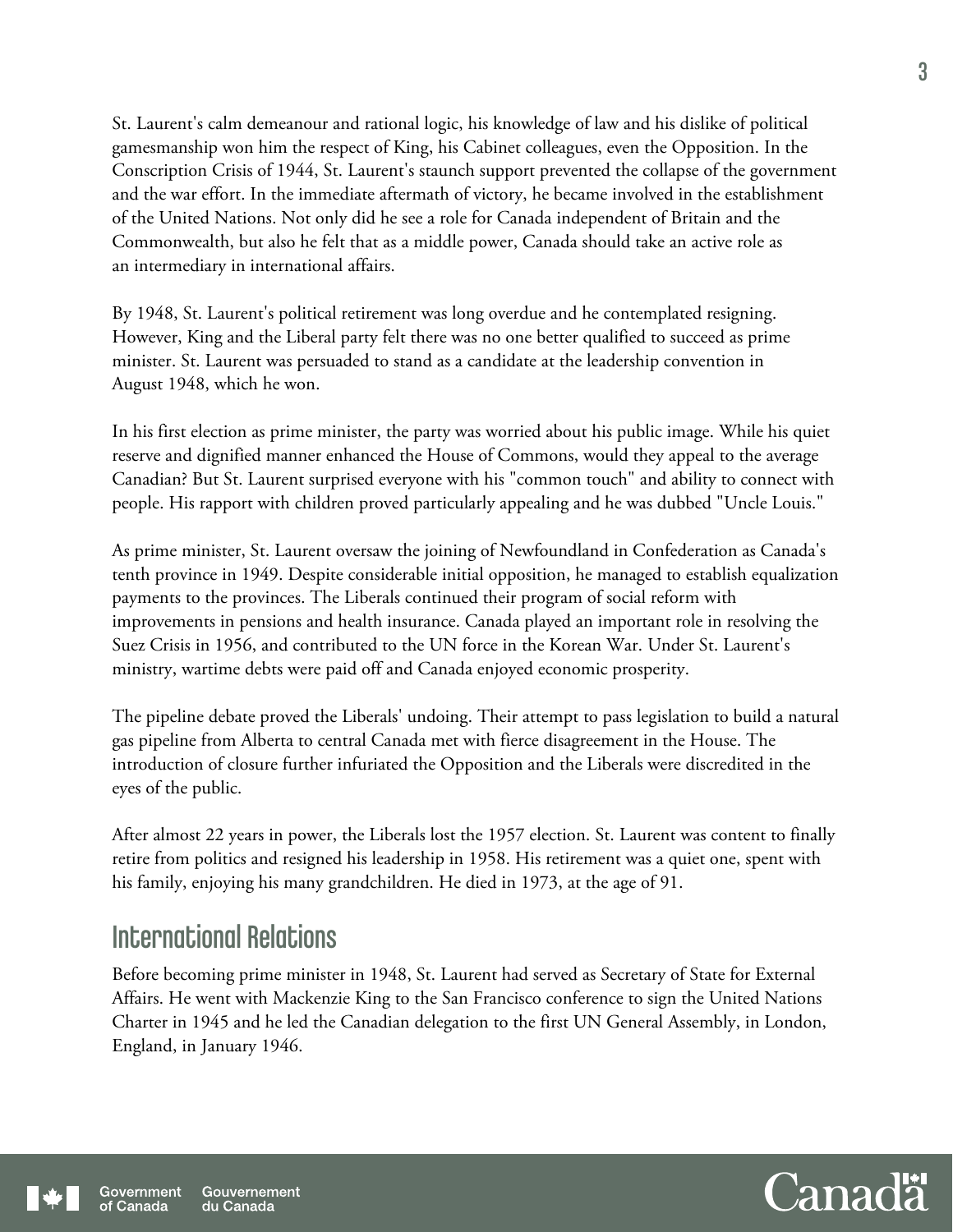In 1946 John Humphrey, a Canadian law professor, became director of the United Nations Division on Human Rights. Humphrey and Eleanor Roosevelt collaborated to produce the Universal Declaration of Human Rights, adopted by the UN General Assembly on December 10, 1948. The Canadian Charter of Rights and Freedoms, which came into force in 1982, was based on this document.

As prime minister, St. Laurent played a major role in setting up the North Atlantic Treaty Organization (NATO), a defensive military alliance linking Canada, the United States, Britain and western European nations. The treaty was signed in April 1949.

When North Korea invaded South Korea in June 1950, the Americans wanted to intervene immediately to defend South Korea. St. Laurent and his Secretary of State for External Affairs, Lester Pearson, worked closely together in organizing the Canadian response. They urged the Americans not to take military action except with the authorization of the United Nations. Once this UN approval had been obtained, Canada participated in the UN force.

## **Anecdote** Uncle Louis

Political image-makers and spin doctors create a positive public image for prime ministers today. Before television brought politicians with their speeches, gestures and faces into the living rooms of the nation, the first prime minister to establish a "media image" was Louis St. Laurent. In his first election as leader in 1949, the Liberal party worried about what kind of image this elderly corporate lawyer would project. In person, St. Laurent was a shy, diffident man, with a quiet reserve that appeared almost courtly. Would such a personality appeal to post-war Canada?

Louis St. Laurent did appeal, for there was another side to his character. The father of five and grandfather of twelve, he adored children. On one of his first campaign stops in a small town in Manitoba, he immediately approached a group of youngsters on the railway platform. The children responded enthusiastically to his kind attentions. No matter what the adults thought, he was a hit! An astute reporter watched this rapport develop over the campaign tour and predicted "Uncle Louis will be hard to beat."

The Liberals maximized St. Laurent's instinctive "common touch" before and after the election. While usually well dressed, St. Laurent would appear on a campaign platform in his shirt sleeves to deliver a chatty speech. Travelling by train to the United States in 1950, he donned the engineer's cap and overalls, and drove the locomotive part of the way!



4